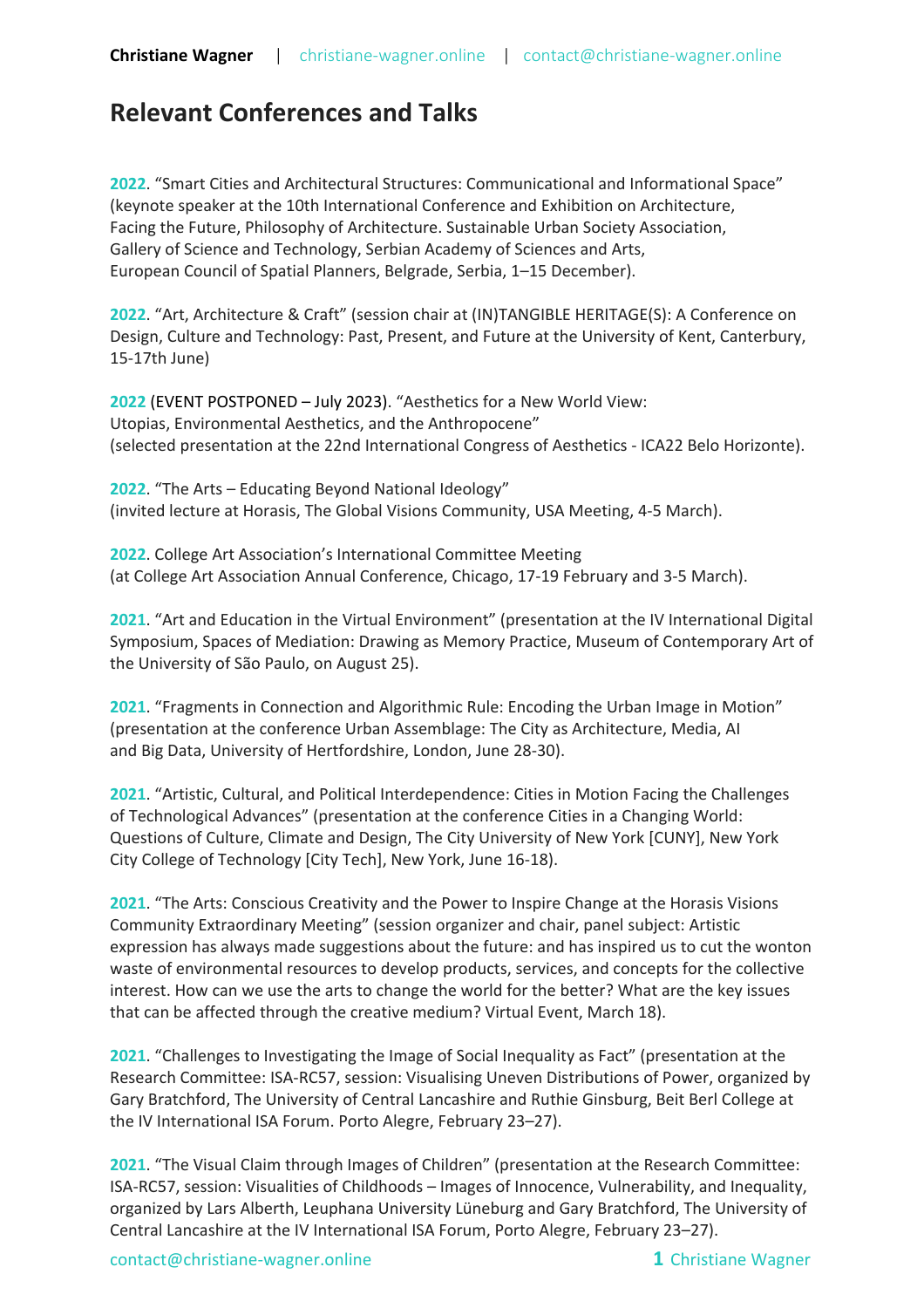**2021**. "Inequality, as a Fact and a Permanent Image of Investigation" (session organizer and chair, Research Committee: ISA-RC57, session to IV International ISA Forum, Porto Alegre, February 23–27).

**2021**. "Environmental Aesthetics and Socio-Territorial Conflicts throughout Media" (session organizer and chair, Research Committee: ISA RC14, session to IV International ISA Forum, Porto Alegre, February 23–27).

**2021**. "Visuelle Kommunikation und Medien: Transformationsprozesse des globalen metropolitanen Rhythmus" (presentation at the workshop New Tools for Old Problems. IZdigital, Interdisziplinäres Zentrum für Digitale Geistes- und Sozialwissenschaften, Institut für Kunstgeschichte, FAU-Friedrich-Alexander-Universität Erlangen-Nürnberg, on January 9).

**2020**. "Media and Digital Interface: Designing Learning Spaces and Knowledge" (presentation at the conference Teaching-Learning-Research: Design And Environments, Manchester School of Architecture, University of Manchester, 02-04 December).

**2020**. "Modern Masters: Modern Aesthetics" (Lecture as part of the discipline Musical Iconography and the Relationship between Music and Visual Arts in Contemporaneity at the Contemporary Art Museum of the University of São Paulo, September 16).

**2020**. "Urban Aesthetics: Cities, Cultural Heritage of Humanity" (Lecture as part of the discipline Heritage Interpretation: Museum, Culture, and Society at the Contemporary Art Museum of the University of São Paulo, September 30).

**2020**. "O design e os aspectos técnicos da arte na era digital" (Design and technical aspects of art in the digital age, lecture as part of the Applied Study Week at Fine Arts University Center of São Paulo, June 4).

**2020**. "Art as a Source of Solidarity" (presentation at the International Web-Workshop. Impact of COVID-19 on Society & Culture, DAV Post Graduate College, Varanasi, India, April 29 – May 3).

**2019**. "Aesthetics of Architecture. Aesthetics and Cultural Aspects of Bauhaus Towards a New Conception" (presentation at the ICA 2019 Belgrade: 21st International Congress of Aesthetics. University of Belgrade, Faculty of Architecture. Belgrade, Serbia, July 22-26).

**2019**. "Aesthetics of Media and Post-media Practices. Artworks and the Paradoxes of the Media-transmitted Reality" (presentation at the ICA 2019 Belgrade: 21st International Congress of Aesthetics. University of Belgrade, Faculty of Architecture. Belgrade, Serbia, July 22-26. Also, moderation for the panel Aesthetics of Media and Post-media Practices).

**2018**. "Power as Control: the Use of Technologies of Communication" (presentation at the XIX ISA World Congress. ISA-RC14. Globalization, New Media and the Culture of Real Virtuality: Emerging Patterns. Toronto, Canada, July 15-21).

**2018**. "Critique des médias vers une réalité incisive: le pouvoir et la perception de la violence" (presentation at the XIX ISA World Congress, ISA-RC14. Analyser le pouvoir et la violence dans les médias. Toronto, Canada, July 15-21).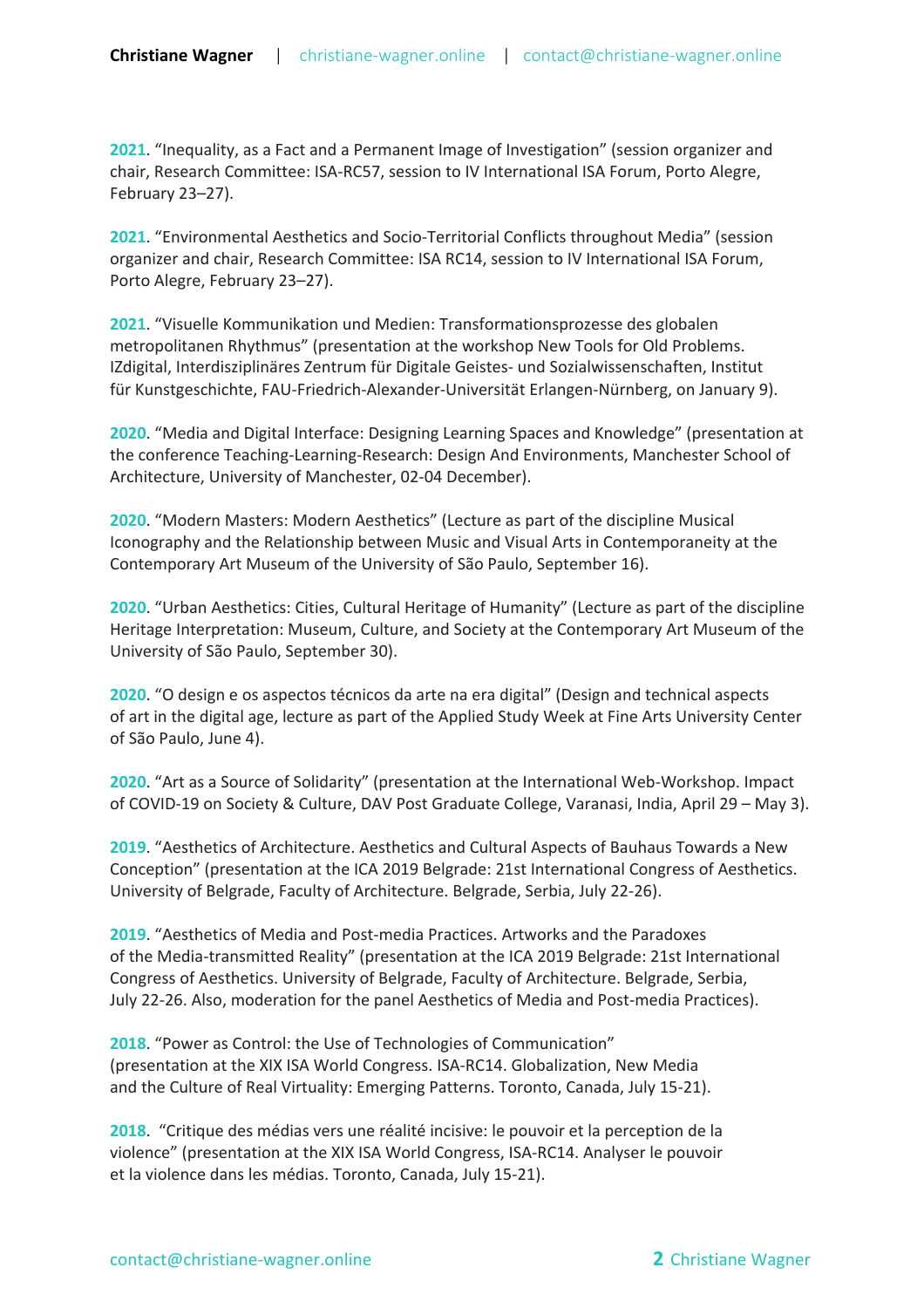**2017**. "Symposium zu Schicksal und Verbleib des verschollenen Gemäldes der Turm der blauen Pferde (1913) von Franz Marc" Haus am Waldsee - Internationale Kunst in Berlin - 03.06.2017

**2017**. Participation at vernissage and lecture of Europa-Universität Viadrina Frankfurt/Oder at Institut Français Berlin. "Eclats DDR-RDA Splitter, Geschichte, Wandlungen der Dingkultur"

**2017**. Participation at the European Society for Aesthetics Conference 2017 Berlin (Germany), 25–27 May 2017, Freie Universität Berlin.

**2017**. "Technology Transfer and Aesthetics" (accepted paper at ISA-RC14 Conference: Globalisation, New Communication Technologies, and Social Transformation: Strategies for the Future. Globalisation, New Communication Technologies, and Social Transformation. New Delhi).

**2017**. "Technology and Science as Fiction Narratives and Their Socio-Political Issues" (presentation at the 13th ESA Conference**.** Media Narratives RN18: Social Realities and Media in Society, Politics and Culture, Athens. (Un)Making Europe: Capitalism, Solidarities, Subjectivities. Athens, Greece, August, 29-31).

**2016**. "Poïésis: entre la raison et la sensibilité. Les nouveaux médiums de l'art" (presentation at the Third ISA Forum. ISA-RC14. University of Vienna, Austria, July 10-14).

**2015**. International Dialogue on "Art and Photography" with Prof. Dr. Rita Irwin from the University of British Columbia at Visual Art Museum, UNICAMP, August 19.

**2015**. International Dialogue on "Art as Multisensorial Experience" with Marie Clapot, museum educator from Metropolitan Museum of Art, New York, at Visual Art Museum, UNICAMP, November 19.

**2014**. "Public Sculptures and the Contemporary City" (Forum at the Institute of Arts UNICAMP, May 14, 2014).

**2014**. "Default Parameter: Sustainability, Technological Legacies in Architecture, Urbanism and Design" (presentation at the 10<sup>th</sup> International Seminar NUTAU-USP, Mega-Events, and Sustainability at Faculty of Architecture and Urbanism of University of São Paulo, September)

**2011 – 2013**. Lectures on aesthetics at École des Arts de la Sorbonne (participation during my Ph.D. thesis research at the aesthetics seminars, University Paris 1 Panthéon-Sorbonne).

**2011**. Bauhaus Trajectory and Significance (a conversation on Bauhaus University's trajectory and significance with Prof. Dr.-Ing. Karl Beucke, rector of the Bauhaus-Universität Weimar, as part of a research committee meeting during my Ph.D. thesis research at this university from 10 to 14 November).

**2010**. Participation as Research Reviewer Section E (assisted with the project design, implementation, and evaluation for the  $18<sup>th</sup>$  International Symposium of Undergraduate Scientific Research at the University of São Paulo, November 18).

**2010**. Participation as a Research Reviewer Section A (assisted with the project design, implementation, and evaluation for the  $18<sup>th</sup>$  International Symposium of Undergraduate Scientific Research at the University of São Paulo, November 16).